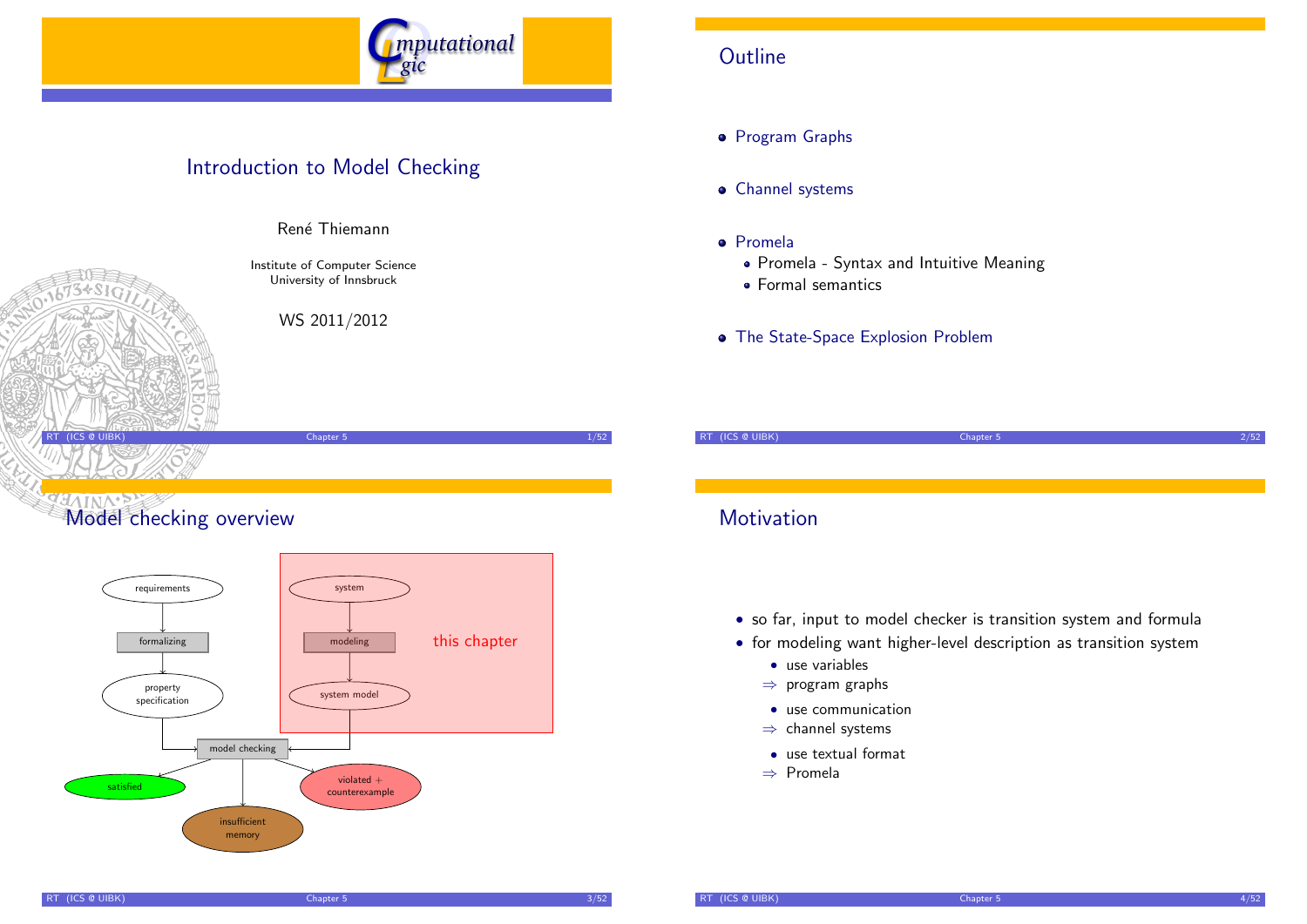### **Outline**

### **•** Program Graphs

- Channel systems
- Promela
	- Promela Syntax and Intuitive Meaning
	- Formal semantics
- **The State-Space Explosion Problem**

| RT (ICS @ UIBK)       | Chapter 5                    | 5/52 |
|-----------------------|------------------------------|------|
|                       |                              |      |
| <b>Program Graphs</b> |                              |      |
|                       | Program graph representation |      |
|                       |                              |      |



### Beverage vending machine revisited

### transitions (with variables, conditions, and actions):

 $start \rightarrow select$  start  $\rightarrow$  start  $\frac{refill}{}$  start

 $select \longrightarrow \text{S}$   $select \longrightarrow \text{S}$   $select \longrightarrow \text{S}$ 

select nsprite=0 ∧ nbeer=0 → start

|        | Action   Effect on variables           |
|--------|----------------------------------------|
| sget   | nsprite := $n$ sprite - 1              |
| bget   | $n \cdot n \cdot n \cdot n$ nbeer $-1$ |
| refill | nsprite := $max$ ; nbeer := $max$      |

| RT (ICS @ UIBK)<br>6/52<br>Chapter 5 |
|--------------------------------------|
|                                      |

#### **Program Graph**

### Some preliminaries

- typed variables *Var* with evaluation  $\eta$  that assigns values of domain *D* to variables
	- e.g.,  $\eta(x) = 17$  and  $\eta(y) =$  green
- the set of Boolean conditions over Var
	- propositional logic formulas whose propositions are of the form " $\overline{x} \in \overline{D}$ "
	- (nsprite  $\geqslant$  1)  $\land$  (y = yellow)  $\land$  (x  $\leqslant$  2·x')
- effect of the actions is formalized by means of a mapping:

Effect :  $Act \times Eval(Var) \rightarrow Eval(Var)$ 

- e.g., for action  $\alpha$  use update  $x := y ==$  yellow ? 2 · x : x 1, and evaluation  $\eta$  is given by  $\eta(x) = 17$  and  $\eta(y) = red$
- <span id="page-1-0"></span>• Effect $(\alpha, \eta)(x) = \eta(x) - 1 = 16$ , and Effect $(\alpha, \eta)(y) = \eta(y) =$ red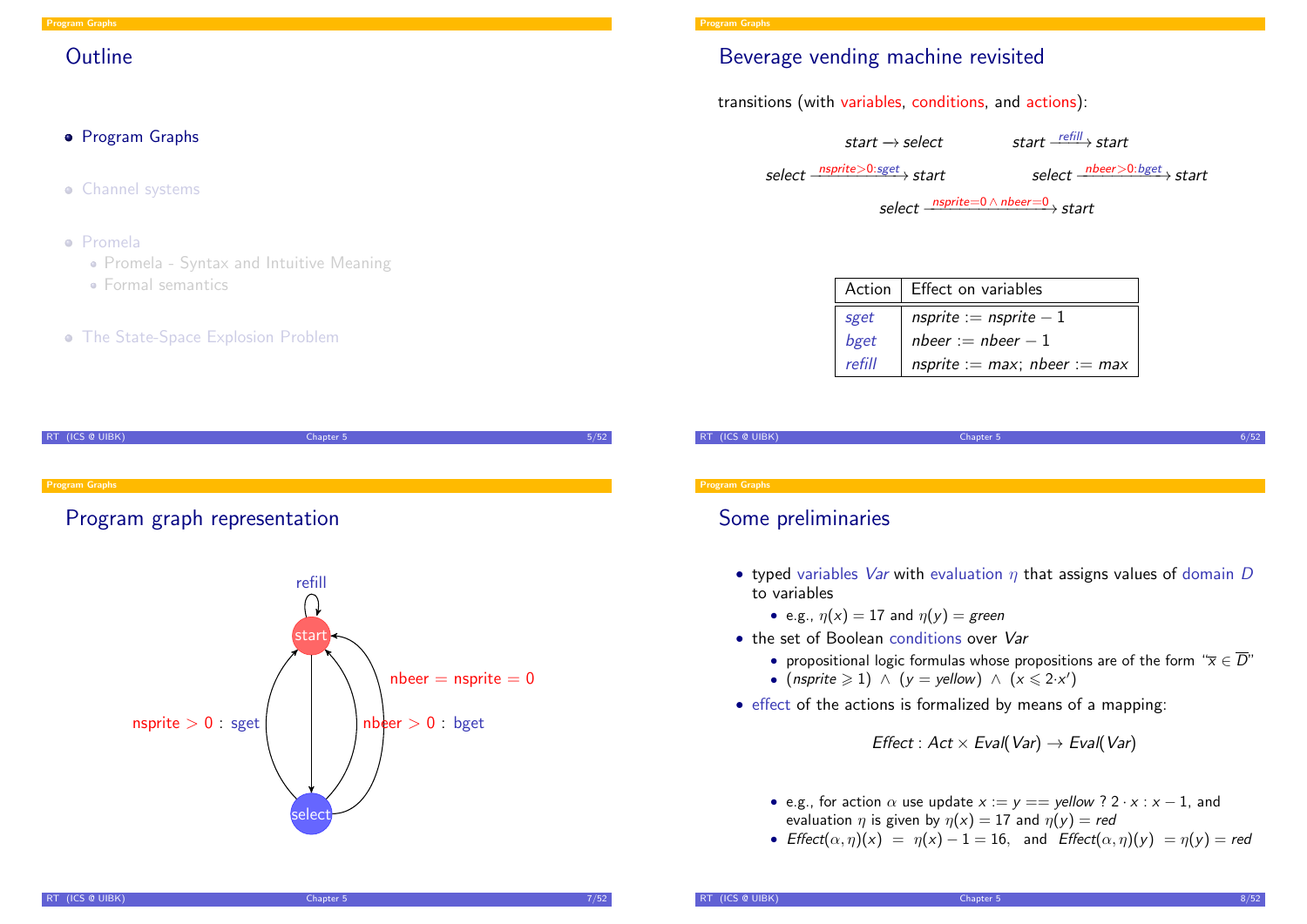### Program graphs

a program graph PG over set Var of typed variables is tuple

 $(Loc, Act, Effect, \longrightarrow, Loc_0, g_0)$  where

- Loc is a set of locations with initial locations  $Loc_0 \subset Loc$
- Act is a set of actions including the empty action  $\Box$ , usually not written
- Effect :  $Act \times Eval(Var) \rightarrow Eval(Var)$  is the effect function
	- $\Box$  has never an effect, i.e.,  $Effect(\Box, \eta) = \eta$
- $\rightarrow \subseteq$  Loc  $\times$  (Cond(Var)  $\times$  Act)  $\times$  Loc, transition relation
	- Cond(Var): Boolean conditions over Var true is not written
- $g_0 \in Cond(Var)$  is the initial condition

notation:  $\ell \stackrel{\mathcal{E}: \alpha}{\longrightarrow} \ell'$  denotes  $(\ell, g, \alpha, \ell') \in \longrightarrow$ 

RT (ICS @ UIBK) Chapter 5

| alban er |
|----------|
|----------|

### Beverage vending machine

### NOT IN HANDOUT, GRAPH IN PRESENTATION

- Loc = { start, select } with  $Loc_0 = \{ start \}$
- $Act = \{ bget, sget, refill \}$
- $Var = \{$  nsprite, nbeer  $\}$  with domain  $\{0, 1, \ldots, max\}$ 
	- $Effect(sget, \eta) = \eta[nsprite := nsprite-1]$
- Effect $(bget, \eta) = \eta[nbeer := nbeer-1]$ Effect(refill,  $n$ ) = [nsprite := max, nbeer := max]
- $g_0 = (n$ sprite = max  $\land$  nbeer = max)

RT (ICS @ UIBK) Chapter 5

#### Program Graphs

### [F](#page-1-0)rom program graphs to transition systems

- basic strategy: unfolding
	- state = location  $\ell$  + evaluation  $\eta$
	- initial state = initial location satisfying the initial condition  $g_0$

### • propositions and labeling

- propositions: "at  $\ell$ " and " $x \in D$ " for  $D \subset dom(x)$
- $\langle \ell, \eta \rangle$  is labeled with "at  $\ell$ " and all conditions that hold in  $\eta$
- if  $\ell \stackrel{g:\alpha}{\longrightarrow} \ell'$  and g holds in  $\eta$  then  $\langle \ell, \eta \rangle \rightarrow \langle \ell', E \text{ffect}(\alpha, \eta) \rangle$

#### Program Graphs

### Structured operational semantics

- $\bullet$  notation  $\frac{\text{premise}}{\text{conclusion}}$  means:
	- if the proposition above the "solid line" (i.e., the premise) holds, then the proposition under the fraction bar (i.e., the conclusion) holds
- such "if ... then ..." propositions are also called inference rules
- if the premise is a tautology, it may be omitted
- in the latter case, the rule is also called an axiom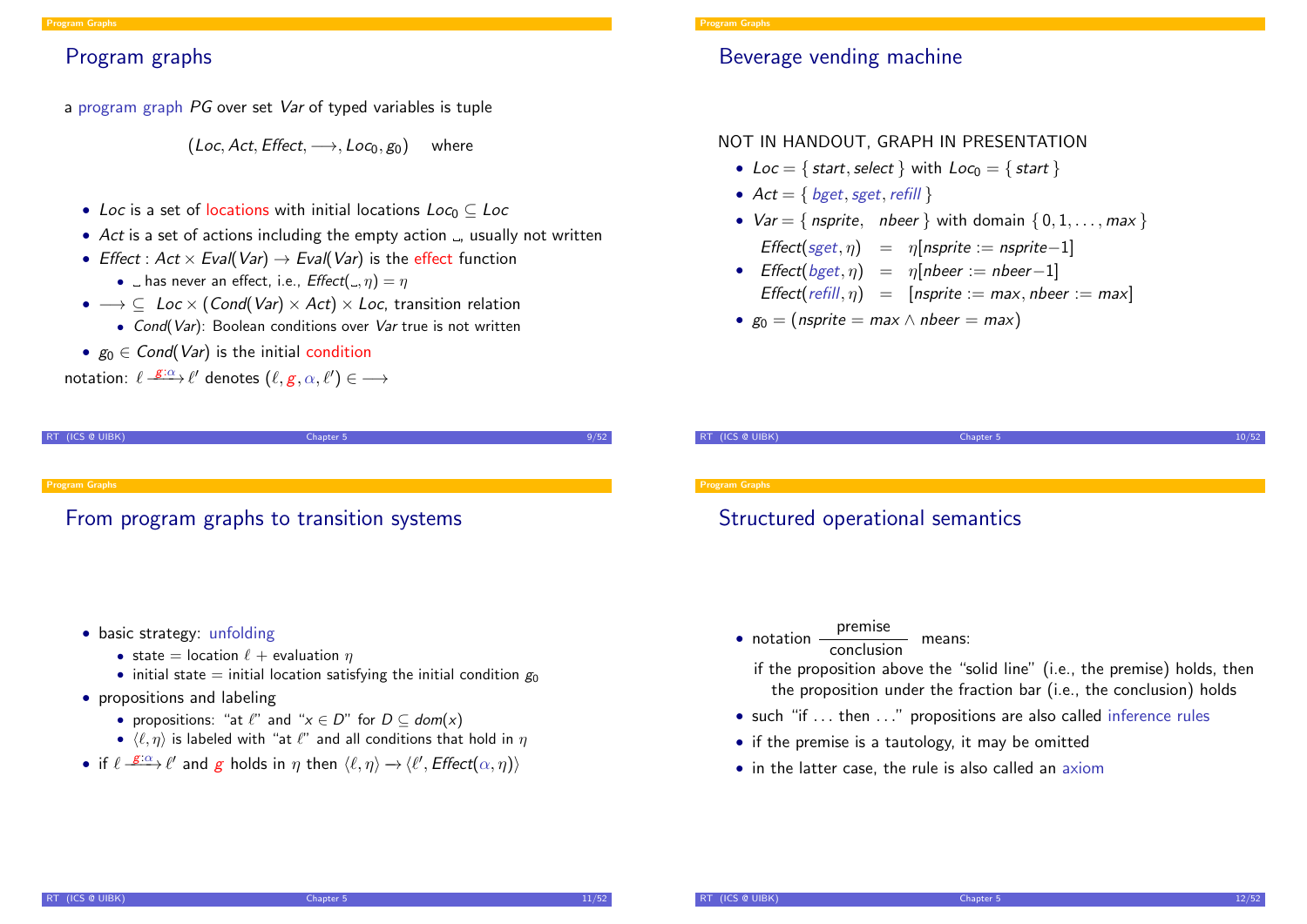### Transition systems for program graphs

the transition system  $TS(PG)$  of program graph

 $PG = (Loc, Act, Effect, \longrightarrow, Loc_0, go)$ 

- over set Var of variables is the tuple  $(S, \longrightarrow, I, AP, L)$  where
	- $S = Loc \times Eval(Var)$
	- $\bullet \longrightarrow \subseteq S \times S$  is defined by the rule:  $\frac{\ell \stackrel{g:\alpha}{\longrightarrow} \ell' \land \eta \models g}{\ell \stackrel{g:\alpha}{\longrightarrow} \ell' \stackrel{g:\alpha}{\longrightarrow} \ell'}.$  $\langle \ell, \eta \rangle \rightarrow \langle \ell', \text{Effect}(\alpha, \eta) \rangle$
	- $I = \{ \langle \ell, \eta \rangle \mid \ell \in Loc_0, \eta \models g_0 \}$
	- $AP = Loc \cup Cond(Var)$  and  $L(\langle \ell, \eta \rangle) = {\ell} \cup {\mathbf{g} \in \mathcal{C} \text{ond}(\mathcal{V}ar) \mid \eta \models \mathbf{g}}$

| (ICS @ UIBK)<br>R <sub>T</sub> | Chapter 5 | 13/52 |
|--------------------------------|-----------|-------|
|                                |           |       |
| <b>Channel systems</b>         |           |       |
| Outline                        |           |       |
|                                |           |       |
|                                |           |       |
| • Program Graphs               |           |       |
|                                |           |       |
| • Channel systems              |           |       |
|                                |           |       |
| · Promela                      |           |       |

- Promela Syntax and Intuitive Meaning
- [Formal semantics](#page-8-0)
- **The State-Space Explosion Problem**

#### Program Graphs



**Channel system** 

### Concurrent systems

- program graphs
	- suited for modeling sequential data-dependent systems
- what about concurrent systems?
	- threading
	- distributed algorithms and communication protocols
- <span id="page-3-0"></span>• can we model:
	- synchronous communication?
	- asynchronous communication?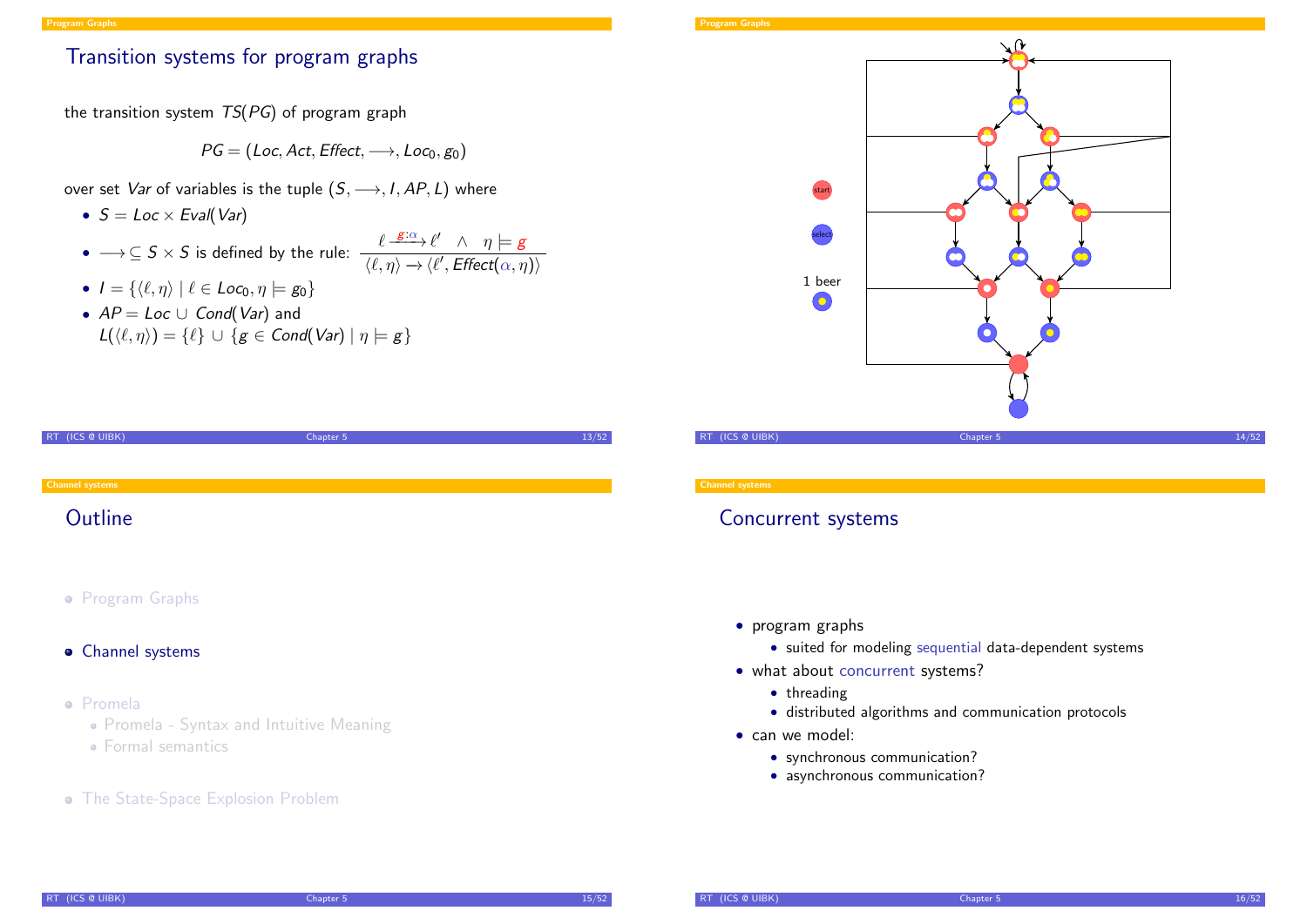### Interleaving

- construct concurrent system from several (sequential) components
- actions of independent components are merged or interleaved
	- a single or more processors are available (perhaps on different computers)
	- on which the actions of the processes are interlocked
- no assumptions on the order of processes
	- possible orders for independent processes  $P$  and  $Q$ :

|  |  |  |  | $P Q P Q P Q Q Q Q P $                                                           |
|--|--|--|--|----------------------------------------------------------------------------------|
|  |  |  |  | $P \quad P \quad Q \quad P \quad P \quad Q \quad P \quad P \quad Q \quad \ldots$ |
|  |  |  |  | $P Q P P Q P P P P Q $                                                           |

- justification for interleaving:
	- the effect of concurrently executed, independent actions  $\alpha$  and  $\beta$  equals the effect when  $\alpha$  and  $\beta$  are successively executed in arbitrary order

P:  $x++...$  Q:  $y++...$  parallel execution = sequential execution

```
RT (ICS @ UIBK) 27/52
```
#### hannel syste

### **[C](#page-3-0)hannels**

- process  $P_i$  = program graph  $PG_i$  + communication actions
	- $c!v$  transmit the value v along channel c
	- $c$ ? $x$  receive message via channel c and assign it to variable x
- $•$  Comm  $=$ 
	- $\{ c!v, c?x \mid c \in Chan, v \in dom(c), x \in Var. dom(x) \supset dom(c) \}$
- sending and receiving a message
	- $c!v$  puts the value v at the rear of the buffer  $c$  (if  $c$  is not full)
	- $c$ ?x retrieves the front element of the buffer and assigns it to x (if c is not empty)
	- if  $cap(c) = 0$ , channel c has no buffer
	- if  $cap(c) = 0$ , sending and receiving can takes place simultaneously this is called synchronous message passing or handshaking
	- if  $cap(c) > 0$ , sending and receiving can never take place simultaneously this is called asynchronous message passing

#### Channel systems

### **Channels**

usually, processes exchange data in some way  $\Rightarrow$  channels

- processes communicate via channels ( $c \in Chan$ )
- channels are first-in, first-out buffers
- channels are typed (wrt. their content  $-$  dom(c))
- channels buffer messages (of appropriate type)
- channel capacity  $=$  maximum  $#$  messages that can be stored
	- $c$  is a channel with finite capacity  $cap(c)$
	- if  $cap(c) > 0$ , there is some "delay" between sending and receiving
	- if  $cap(c) = 0$ , then communication via c amounts to handshaking

RT (ICS @ UIBK) Chapter 5

Channel systems

### Example: Traffic Light



say that channel only has one value: token, say that  $cap(c) = 0$ 

RT (ICS @ UIBK) 20/52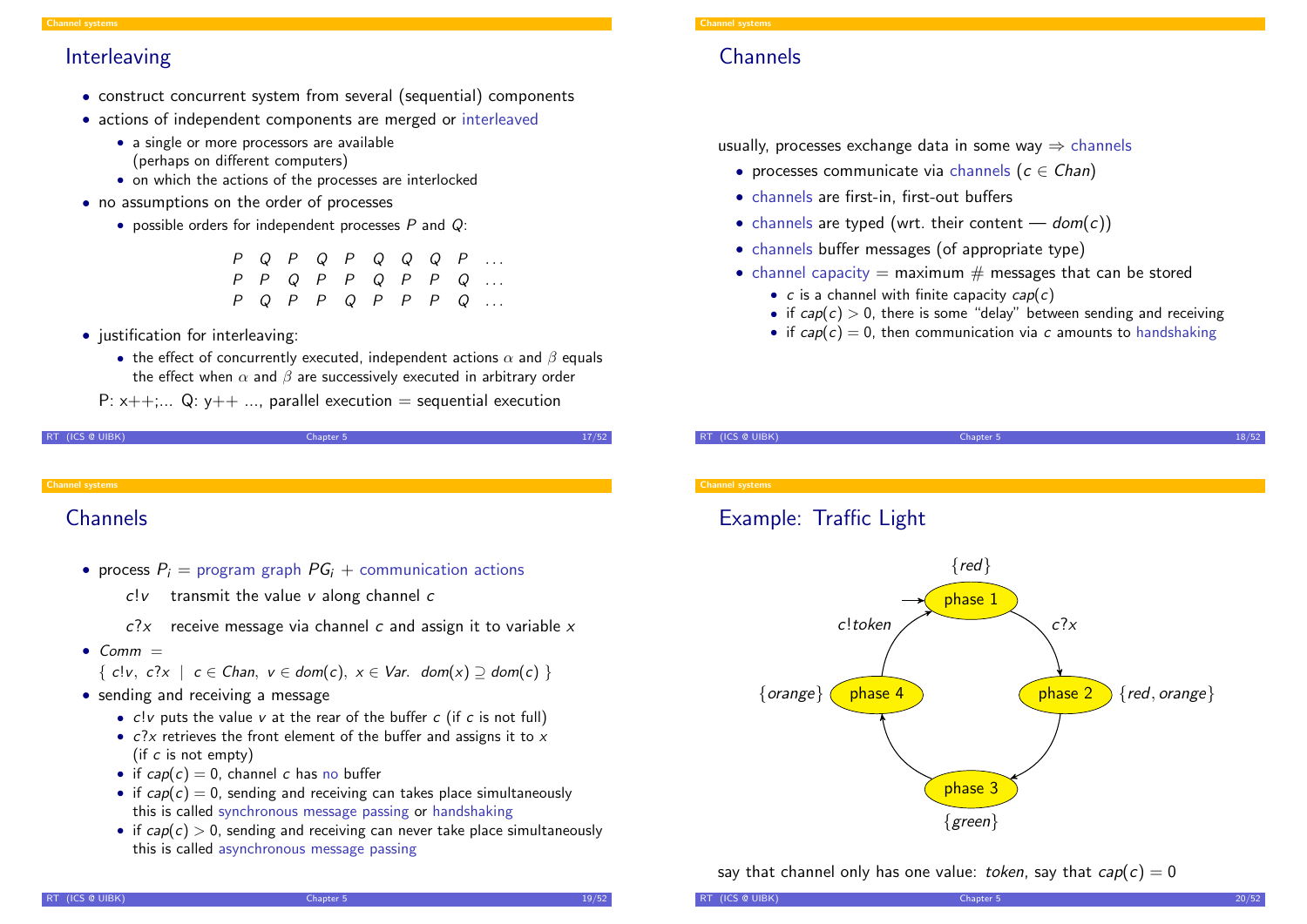### Channel systems

a program graph over (Var, Chan) is a tuple

$$
\mathit{PG} = (\mathit{Loc}, \mathit{Act}, \mathit{Effect}, \rightarrow, \mathit{Loc}_0, \mathit{g}_0)
$$

where

 $\rightarrow \subseteq$  Loc $\times$ (Cond(Var) $\times$ Act) $\times$ Loc  $\cup$  Loc  $\times$  (Cond(Var)  $\times$  Comm)  $\times$  Loc communication actions

a channel system  $CS$  over  $(\bigcup_{0 < i \leqslant n} \mathit{Var}_i, \mathit{Chan})$ :

$$
CS = [PG_1 | \cdots | PG_n]
$$

with program graphs  $PG_{i}$  over  $(\mathit{Var}_{i}, \mathit{Chan})$ 

| RT (ICS @ UIBK)        | Chapter 5 | 21/52 |
|------------------------|-----------|-------|
|                        |           |       |
|                        |           |       |
|                        |           |       |
| <b>Channel systems</b> |           |       |
|                        |           |       |

### [C](#page-3-0)ommunication actions

### Handshaking

- if  $cap(c) = 0$ , then process  $P_i$  can perform  $\ell_i \xrightarrow{g:c!\nu} \ell'_i$  only
- ... if  $P_j$ , say, can perform  $\ell_j \xrightarrow{g':c?x} \ell'_j$  and  $\dots$
- if both  $g$  and  $g'$  are satisfied, and
- the effect corresponds to the (atomic) distributed assignment  $x := v$ .

### Asynchronous message passing

later . . .

#### Channel systems

### Example: Traffic lights

NOT IN HANDOUT, GRAPH IN PRESENTATION

 $Crossing = [TrafficLight \mid TrafficLight \mid Starter]$ 

- only two traffic lights  $\Rightarrow$  both wait for input infinitely long
- therefore use additional "starter" to send one input





### Transition system semantics of a channel system

let  $CS = [PG_1 | \cdots | PG_n]$  be a channel system over (*Chan*, Var) with

 $PG_i = (Loc_i, Act_i, Effect_i, \rightarrow_i, Loc_{0,i}, g_{0,i}),$  for  $0 < i \leq n$ 

TS(CS) is the transition system  $(S, \rightarrow, I, AP, L)$  where:

- $S = (Loc_1 \times \cdots \times Loc_n) \times eval(Var) \times eval(Chan)$
- $\bullet \rightarrow$  is defined by the inference rules on the next slides
- $I = \{ \langle \ell_1, \ldots, \ell_n, \eta, \xi_0 \rangle \mid \forall i. \ (\ell_i \in Loc_{0,i} \land \eta \models g_{0,i}) \land \forall c. \xi_0(c) = \varepsilon \}$
- $AP = \biguplus_{0 < i \leq n} Loc_i \ \uplus \ Cond(Var)$
- $L({\ell_1, ..., \ell_n, \eta, \xi}) = {\ell_1, ..., \ell_n} \cup {\{ \mathsf{g} \in \mathsf{Cond}(\mathsf{Var}) \mid n \models \mathsf{g} \}}$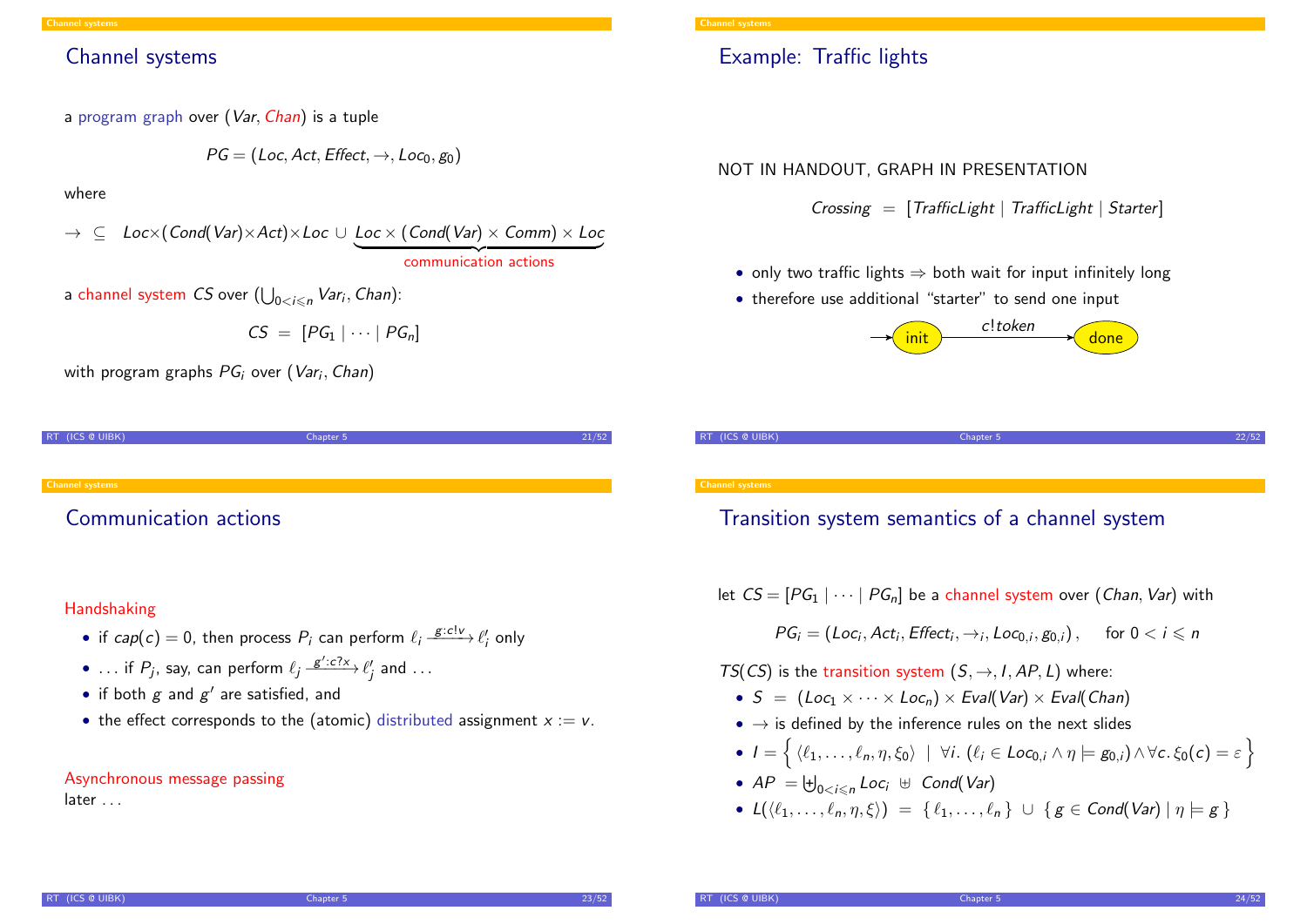### Inference rules (I)

• interleaving for  $\alpha \in Act_i$ :

$$
\frac{\ell_i \xrightarrow{\mathbf{g}:\alpha} i \ell'_i \wedge \eta \models \mathbf{g}}{\langle \ell_1, \ldots, \ell_i, \ldots, \ell_n, \eta, \xi \rangle \rightarrow \langle \ell_1, \ldots, \ell'_i, \ldots, \ell_n, \eta', \xi \rangle}
$$

where  $\eta' = \text{Effect}(\alpha, \eta)$ 

• synchronous message passing over  $c \in Chan$ ,  $cap(c) = 0$ :

$$
\frac{\ell_i \xrightarrow{g:c?x} i \ell'_i \wedge \ell_j \xrightarrow{g':c!\nu} j \ell'_j \wedge (\eta \models g \wedge g') \wedge i \neq j}{\langle \ell_1, \dots, \ell_i, \dots, \ell_j, \dots, \ell_n, \eta, \xi \rangle \rightarrow \langle \ell_1, \dots, \ell'_i, \dots, \ell'_j, \dots, \ell_n, \eta', \xi \rangle}
$$
\nwhere  $\eta' = \eta[x := v]$ 

RT (ICS @ UIBK) 25/52

#### hannel systen

### [E](#page-3-0)xample protocol

- two clients, one scheduler, one printer
- clients send data to scheduler which sends this data further to printer
- before sending data, clients have to initialize connection by sending id
- after data has been delivered by printer, scheduler sends ack. to client
- scheduler should always be able to receive data
- $\Rightarrow$  proper modeling requires asynchronous message passing
	- if  $cap(c) > 0$ , then process  $P_i$  can perform  $\ell_i \xrightarrow{g: cl \nu} \ell'_i$
	- ... iff  $g$  is satisfied and less than  $cap(c)$  messages are stored in  $c$
	- $P_j$  may perform  $\ell_j \xrightarrow{g:c?x} \ell'_j$  iff  $g$  is satisfied and  $c$  is not empty
	- then the first element  $v$  of the buffer is extracted and assigned to  $x$ (atomically)

| executable if $\dots$                      | effect                                                                                       |
|--------------------------------------------|----------------------------------------------------------------------------------------------|
| $g : c!v \mid g$ is sat. and c is not full | $Enqueue(c, v)$                                                                              |
|                                            | $\mid$ $g$ : c?x $\mid$ $g$ is sat. and $c$ is not empty $\mid$ $x$ := Front(c); Dequeue(c); |

## Example: Traffic lights

### NOT IN HANDOUT, PROGRAM GRAPH IN PRESENTATION



mention unreachable states, no evaluation, no channel evaluations

RT (ICS @ UIBK) Chapter 5 26/52

**Channel system** 

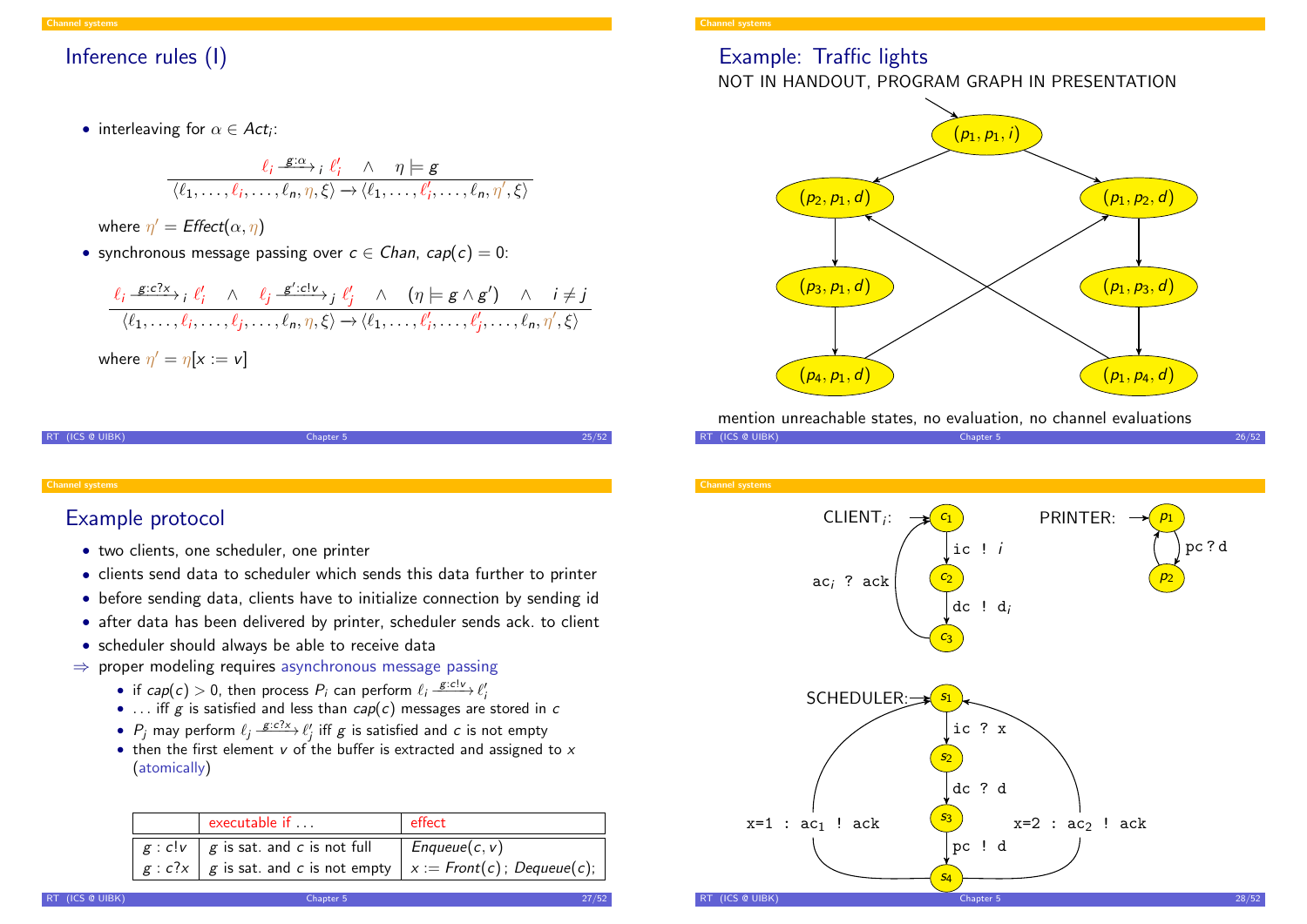### Channel evaluations

- a channel evaluation  $\xi$  is
	- a mapping from channel  $c \in \mathcal{C}$  and onto a sequence  $\xi(c) \in \mathcal{C}$ such that
	- current length cannot exceed the capacity of c:  $len(\xi(c)) \leqslant cap(c)$
	- $\xi(c) = v_1 v_2 \ldots v_k$  (cap(c)  $\ge k$ ) denotes  $v_1$  is at front of buffer etc.
- $\xi[c := v_1 \dots v_k]$  denotes the channel evaluation

$$
\xi[c := v_1 \dots v_k](c') = \begin{cases} \xi(c') & \text{if } c \neq c' \\ v_1 \dots v_k & \text{if } c = c' \end{cases}
$$

• initial channel evaluation  $\xi_0$  equals  $\xi_0(c) = \varepsilon$  for any c

| RT (ICS @ UIBK)        | Chapter 5 | 29/52 |
|------------------------|-----------|-------|
|                        |           |       |
|                        |           |       |
| <b>Channel systems</b> |           |       |

### [T](#page-3-0)ransition system of example protocol

let  $c(ac_1) = c(ac_2) = c(pc) = 0$  and  $c(ic) = c(dc) > 0$ CHANNEL SYSTEM SHOWN IN PRESENTATION

| $CL_1$         |                   |                |       |         | $CL_2$ SC PR $x$ SC.d PR.d |       |                | ic dc           |  |
|----------------|-------------------|----------------|-------|---------|----------------------------|-------|----------------|-----------------|--|
| C <sub>1</sub> | C <sub>1</sub>    | S <sub>1</sub> | $p_1$ | $\cdot$ | $\cdot$ ?                  | ?     | $\epsilon$     | $\epsilon$      |  |
| C <sub>2</sub> | C <sub>1</sub>    | S <sub>1</sub> | $p_1$ | ?       | $\overline{?}$             | ?     | 1              | $\epsilon$      |  |
| C <sub>2</sub> | C <sub>1</sub>    | S <sub>2</sub> | $p_1$ | 1       | ?                          | ?     | $\epsilon$     | $\epsilon$      |  |
| C <sub>2</sub> | $\mathcal{C}_{2}$ | S <sub>2</sub> | $p_1$ | 1       | ?                          | ?     | 2              | $\epsilon$      |  |
| C <sub>2</sub> | C3                | S <sub>2</sub> | $p_1$ | 1       | ?                          | ?     | 2              | $\mathcal{d}_2$ |  |
| C <sub>2</sub> | $C_3$             | $S_3$          | $p_1$ | 1       | $d_2$                      | ?     | 2              | $\epsilon$      |  |
| C <sub>2</sub> | $C_3$             | $S_4$          | $p_2$ | 1       | $d_2$                      | d     | 2              | $\epsilon$      |  |
| $C_3$          | $C_3$             | $S_4$          | $p_2$ | 1       | $d_2$                      | $d_2$ | $\overline{2}$ | $d_1$           |  |
| C <sub>1</sub> | $C_3$             | S <sub>1</sub> | $p_2$ | 1       | $d_2$                      | d     | 2              | $d_1$           |  |

problem: client 1 gets acknowledge although data 2 is send to printer

#### Channel systems

### Inference rules (II)

asynchronous message passing for  $c \in Chan$ ,  $cap(c) > 0$ :

• receive a value along channel  $c$  and assign it to variable  $x$ :

$$
\frac{\ell_i \xrightarrow{g:c?x} i \ell'_i \wedge \xi(c) = v_1 \dots v_k \wedge k > 0 \wedge \eta \models g}{\langle \ell_1, \dots, \ell_i, \dots, \ell_n, \eta, \xi \rangle \rightarrow \langle \ell_1, \dots, \ell'_i, \dots, \ell_n, \eta', \xi' \rangle}
$$

where 
$$
\eta' = \eta[x := v_1]
$$
 and  $\xi' = \xi[c := v_2 \dots v_k]$ 

• transmit value  $v \in dom(c)$  over channel c:

$$
\frac{\ell_i \xrightarrow{g:c!\nu} i \ell'_i \wedge \xi(c) = v_1 \dots v_k \wedge k < cap(c) \wedge \eta \models g}{\langle \ell_1, \dots, \ell_i, \dots, \ell_n, \eta, \xi \rangle \rightarrow \langle \ell_1, \dots, \ell'_i, \dots, \ell_n, \eta, \xi' \rangle}
$$

where 
$$
\xi' = \xi[c := v_1 v_2 \ldots v_k v]
$$

| RT (ICS @ UIBK)      | Chapter 5 | <b>EO</b> |
|----------------------|-----------|-----------|
|                      |           |           |
| Dunmala <sub>1</sub> |           |           |

### **Outline**

- **Program Graphs**
- **•** Channel systems
- Promela
	- Promela Syntax and Intuitive Meaning
	- Formal semantics
- **The State-Space Explosion Problem**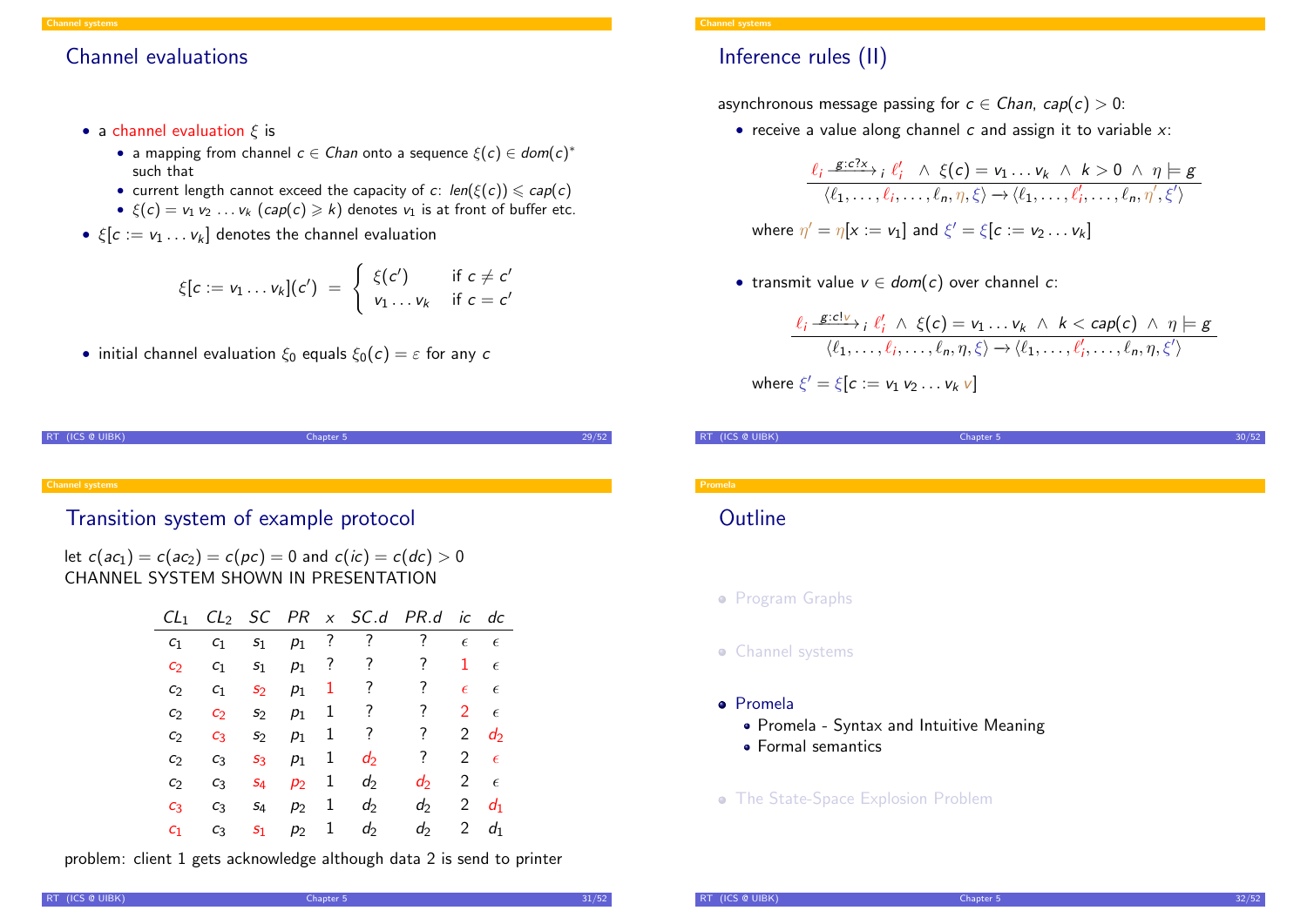#### Promela Promela - Syntax and Intuitive Meaning

- 
- Promela (Process Meta Language) is modeling language for SPIN
	- most widely used model checker SPIN
	- developed by Gerard Holzmann (Bell Labs, NASA JPL)
	- ACM Software Award 2002
- nanoPromela is the core of Promela
	- shared variables and channel-based communication
	- formal semantics of a Promela model is a channel system
	- processes are defined by means of a guarded command language
- no explicit actions, statements describe effect of actions

### nanoPromela

nanoPromela-program  $\overline{P} = [P_1 | ... | P_n]$  with  $P_i$  processes a process is specified by a statement:

- stmt  $\therefore$  skip  $x := \exp \left| \begin{array}{c} c?x \end{array} \right|$  c! expr  $\overline{\phantom{a}}$  $\overline{\phantom{a}}$  $\mathsf{stmt}_1$  ;  $\mathsf{stmt}_2 \; | \; \mathsf{atomic} \{ \mathsf{assignments} \} \; |$ if ::  $g_1 \Rightarrow$  stmt<sub>1</sub> ... ::  $g_n \Rightarrow$  stmt<sub>n</sub> fi **do** ::  $g_1 \Rightarrow$  stmt<sub>1</sub> ... ::  $g_n \Rightarrow$  stmt<sub>n</sub> od assignments  $\therefore = x_1 := \exp r_1$ ;  $x_2 := \exp r_2$ ;  $\dots$ ;  $x_m := \exp r_m$
- x is a variable in *Var*, expr an expression and c a channel,  $g_i$  a guard
- assume the Promela specification is type-consistent

| RT (ICS @ UIBK)        | Chapter 5 | 33/52                                  | RT (ICS @ UIBK)      | Chapter 5 | 34/52                                  |
|------------------------|-----------|----------------------------------------|----------------------|-----------|----------------------------------------|
| Promela                |           | Promela - Syntax and Intuitive Meaning | Promela              |           | Promela - Syntax and Intuitive Meaning |
| Conditional statements |           |                                        | Iteration statements |           |                                        |
|                        |           |                                        |                      |           |                                        |

- **do** ::  $\mathfrak{e}_1 \Rightarrow$  stmt<sub>1</sub> ... ::  $\mathfrak{e}_n \Rightarrow$  stmt<sub>n</sub> od
- iterative execution of nondeterministic choice among  $g_i \Rightarrow$  stmt
	- where guard  $g_i$  holds in the current state
- no blocking if all guards are violated; instead, loop is aborted
- while g do stmt od  $\equiv$  do ::  $g \Rightarrow$  stmt od
- <span id="page-8-0"></span>• no break-statements to abort a loop

### Conditional statements

- if ::  $g_1 \Rightarrow$  stmt<sub>1</sub> ... ::  $g_n \Rightarrow$  stmt<sub>n</sub> fi
- $\bullet$  nondeterministic choice between statements stmt; for which  $g_i$  holds
- 
- test-and-set semantics: (deviation from Promela)
	- guard evaluation  $+$  selection of enabled command  $+$  execution first atomic step of selected statement is all performed atomically
- **if–fi–command blocks if no guard holds** 
	- parallel processes may unblock a process by changing shared variables
	- e.g., when  $y=0$ , if ::  $y>0 \Rightarrow x:=42$  fi waits until y exceeds 0
- standard abbreviations:
	- if g then stmt<sub>1</sub> else stmt<sub>2</sub> fi  $\equiv$  if  $\therefore g \Rightarrow$  stmt<sub>1</sub>  $\therefore \neg g \Rightarrow$  stmt<sub>2</sub> fi
	- if g then stmt<sub>1</sub> fi  $\equiv$  if  $\therefore g \Rightarrow$  stmt<sub>1</sub>  $\therefore \neg g \Rightarrow$  skip fi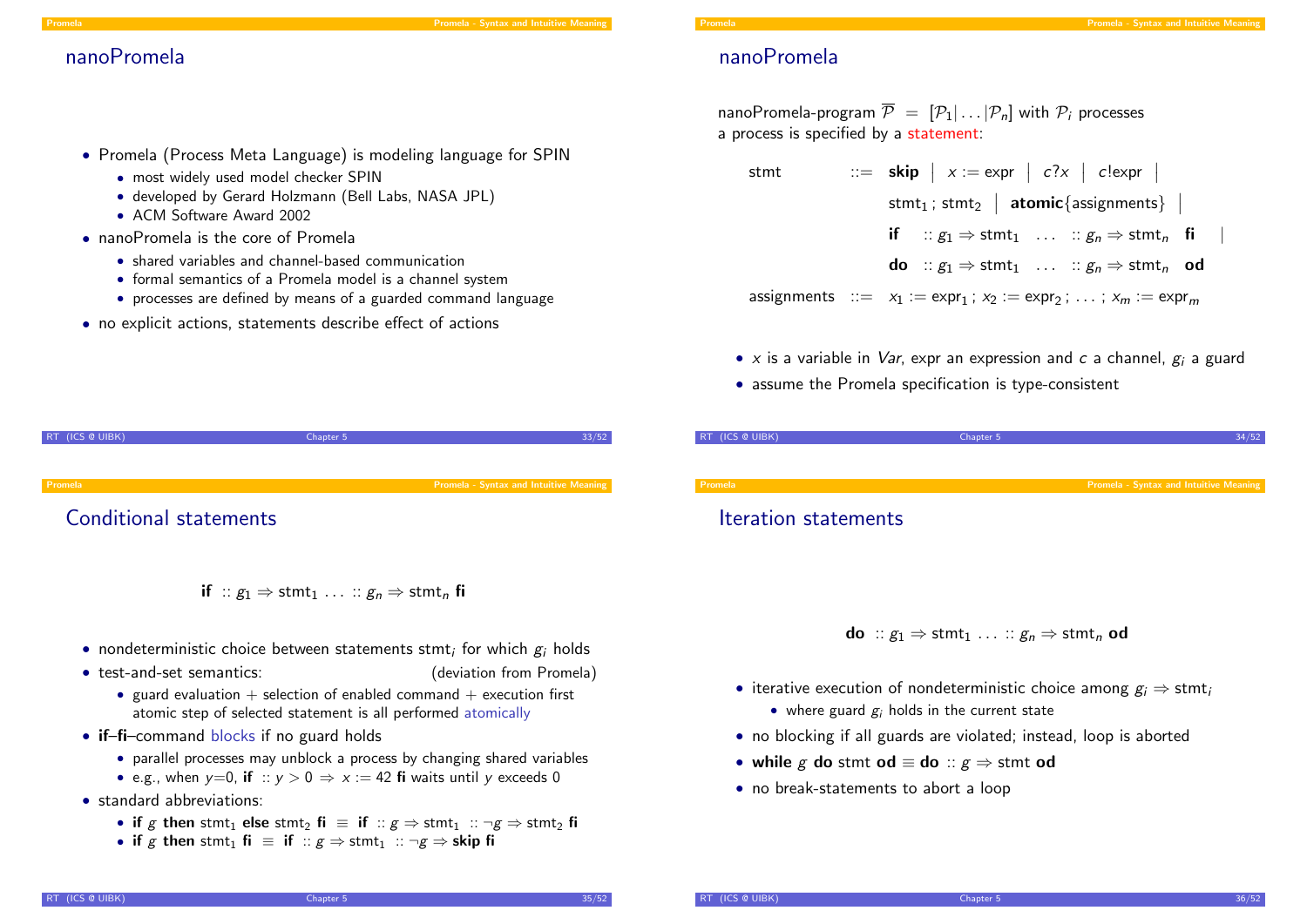### Beverage vending machine

the following nanoPromela program describes its behaviour:

```
atomic { nbeer := \max; nsprite := \max };
do :: true => skip; // insert coin
              if :: nsprite > 0 => nsprite := nsprite - 1
                  :: nbeer > 0 \Rightarrow nbeer := nbeer - 1
                  :: nsprite = nbeer = 0 \Rightarrow skip
               fi
   :: true => atomic { nbeer := max; nsprite := max }
od
```


Formal semantics

the semantics of a nanoPromela-statement over (Var, Chan) is a program graph over (Var, Chan).

the program graphs  $PG_1, \ldots, PG_n$  for the processes  $P_1, \ldots, P_n$  of a nanoPromela-program  $\overline{\mathcal{P}} = [\mathcal{P}_1 | \dots | \mathcal{P}_n]$  constitute a channel system over (Var, Chan)

the locations of the program graph  $PG<sub>i</sub>$  are the sub-statements of the nanoPromela-program  $P_i$ 

### Client-scheduler-printer example

```
------- CLIENT i ------------
  do :: true => ic ! i;
                 dc ! d_i;
                 aci ? ack
  od
  ------- SCHEDULER -----------
  do :: true => ic ? x;
                 dc ? d;
                 pc ! d;
                 if :: x = 1 \Rightarrow ac_1 ! ack
                    \therefore x = 2 \Rightarrow ac_2 ! ack
                 fi
  od
  ------- PRINTER -------------
  do :: true => pc ? d; skip
  od
RT (ICS @ UIBK) Chapter 5
```
Sub-statements

for statement stmt its sub-statements  $Sub(\text{stmt})$  is smallest set of statements such that

- exit  $\in$  Sub(stmt)
- stmt  $\in$  Sub(stmt)
- if stmt'  $\in$  Sub(stmt) then Sub(stmt')  $\subseteq$  Sub(stmt)
- if stmt'  $\in Sub({\sfstmt}_1)$  then stmt'; stmt $_2 \in Sub({\sfstmt}_1; {\sfstmt}_2)$
- if stmt'  $\in Sub({\mathsf{stmt}})$  then stmt'  $\in Sub({\mathsf{stmt}}_1; {\mathsf{stmt}}_2)$
- if stmt'  $\in$   $Sub({\sf{stmt}}_i)$  then stmt'  $\in$   $Sub({\sf{if}} \dots :: g_i \Rightarrow {\sf{stmt}}_i ...$   ${\sf{fi}})$
- <span id="page-9-0"></span>• if stmt'  $\in$   $Sub({\sf{stmt}}_i)$  then stmt'; loop  $\in$   $Sub({\sf loop})$  where  $\mathsf{loop} = \mathsf{do} \ldots :: g_i \Rightarrow \mathsf{stmt}_i \ldots \mathsf{od}$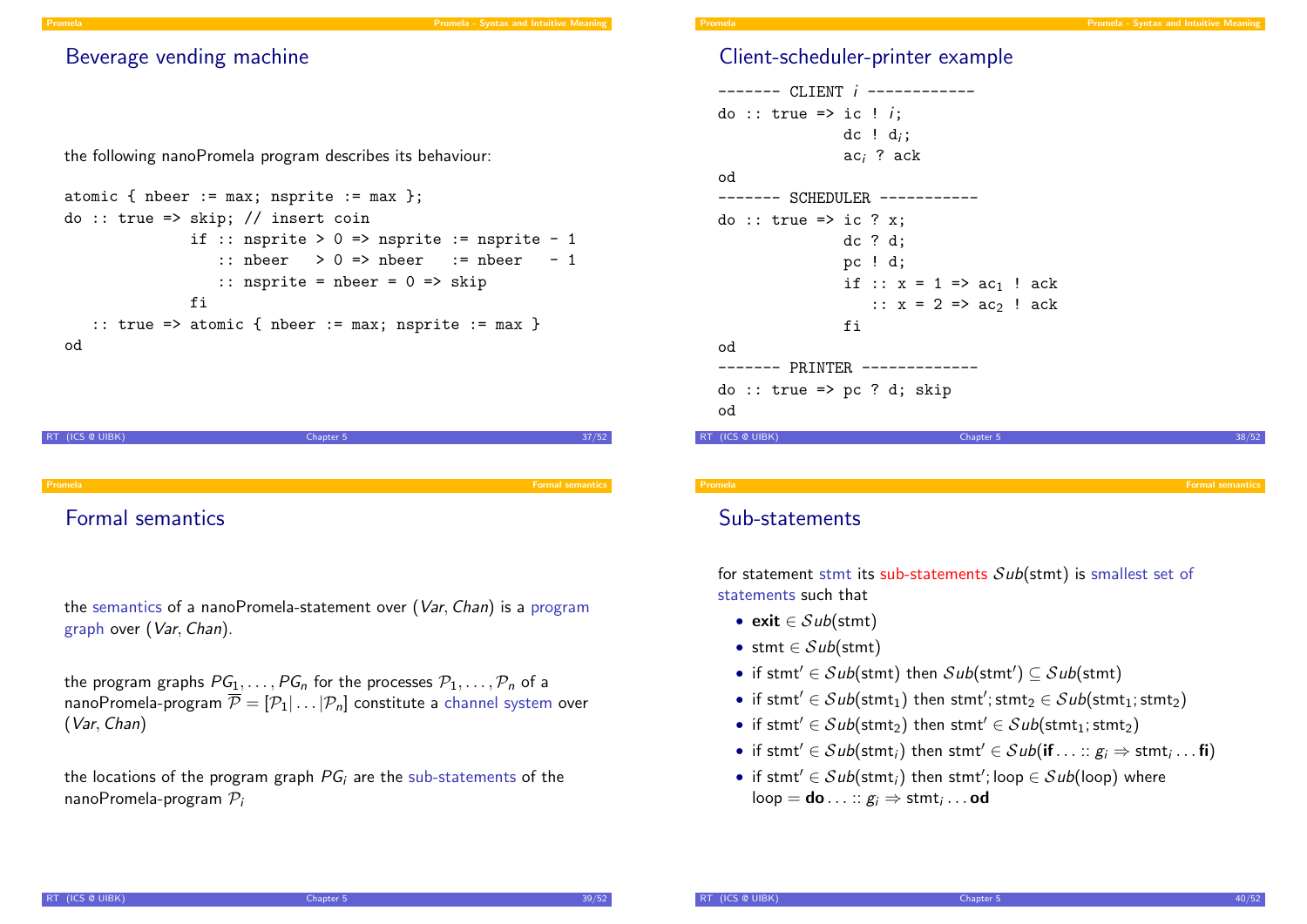#### Promela Formal semantics in the contract of the contract of the contract of the contract of the contract of the contract of the contract of the contract of the contract of the contract of the contract of the contract of th

### Inference rules

### Inference rules

$$
\overline{\text{atomic}\{x_1 := \text{expr}_1; \dots; x_m := \text{expr}_m\} \xrightarrow{\alpha_m} \text{exit}}
$$
\n
$$
\text{where } \alpha_0 = \text{id}, \ \alpha_i = \text{Effect}(\text{assign}(x_i, \text{expr}_i), \text{Effect}(\alpha_{i-1}, \eta)) \text{ for } 1 \leq i \leq m
$$

 $\mathsf{stmt}_1 \xrightarrow{g:\alpha} \mathsf{stmt}_1' \neq \mathsf{exit}$ stmt $_1$ ; stmt $_2 \xrightarrow{g:\alpha}$ stmt $_1'$ ; stmt $_2$ 

> stmt $_1 \xrightarrow{g:\alpha}$ exit stmt $_1$ ; stmt $_2 \xrightarrow{g:\alpha}$ stmt $_2$

| RT (ICS @ UIBK)   | Chapter 5 |                         |
|-------------------|-----------|-------------------------|
|                   |           |                         |
| Promela           |           | <b>Formal semantics</b> |
| Example: one step |           |                         |
|                   |           |                         |

let loop be a shortcut for

do :: true => ic ! i; dc ! d<sub>i</sub>; ac<sub>i</sub> ? ack od

derive the following step in the program graph of the client

| ic ! $i \xrightarrow{\text{ic} + i}$ exit                                                                                                                              |
|------------------------------------------------------------------------------------------------------------------------------------------------------------------------|
| ic ! <i>i</i> ; dc ! d <sub><i>i</i></sub> ; ac <sub><i>i</i></sub> ? ack $\frac{ic$ ! <i>i</i> <sub>1</sub> dc ! d <sub><i>i</i></sub> ; ac <sub><i>i</i></sub> ? ack |
| loop $\xrightarrow{ic + i}$ dc ! d <sub>i</sub> ; ac <sub>i</sub> ? ack; loop                                                                                          |

construct by going left-down, left-up, right-up, right-down

 $\overline{\textsf{skip} \rightarrow \textsf{exit}}$ 

$$
x := \text{expr} \xrightarrow{\text{assign}(x, \text{expr})} \text{exit}
$$

assign(x, expr) denotes the action that only changes x, no other variables

$$
c?\times \xrightarrow{c?x}
$$
 exit  $c!\exp r \xrightarrow{c!\exp r}$  exit

RT (ICS @ UIBK) Chapter 5 41/52 Promela Formal semantics

Inference rules

$$
\frac{\mathsf{stmt}_i \xrightarrow{h:\alpha} \mathsf{stmt}'_i}{\mathsf{if} \dots :: g_i \Rightarrow \mathsf{stmt}_i \dots \mathsf{fi} \xrightarrow{g_i \wedge h:\alpha} \mathsf{stmt}'_i}
$$

stmt $_i \xrightarrow{h:\alpha}$ stmt $'_i \neq \textsf{exit}$ do  $\dots::g_i\Rightarrow$   $stmt_i\dots$  od  $\stackrel{g_i\wedge h:\alpha}{\longrightarrow}$   $stmt_i';$  do  $\dots$  od

stmt $_{i}\xrightarrow{h:\alpha}$ exit do  $\dots::g_i\Rightarrow$   $stmt_i\dots$ od  $\stackrel{g_i\wedge h:\alpha}{\longrightarrow}$  do  $\dots$ od

$$
\textbf{do} \ldots :: g_i \Rightarrow \textit{stmt}_i \ldots \textbf{od} \quad \xrightarrow{\neg g_1 \wedge \ldots \wedge \neg g_n} \textbf{exit}
$$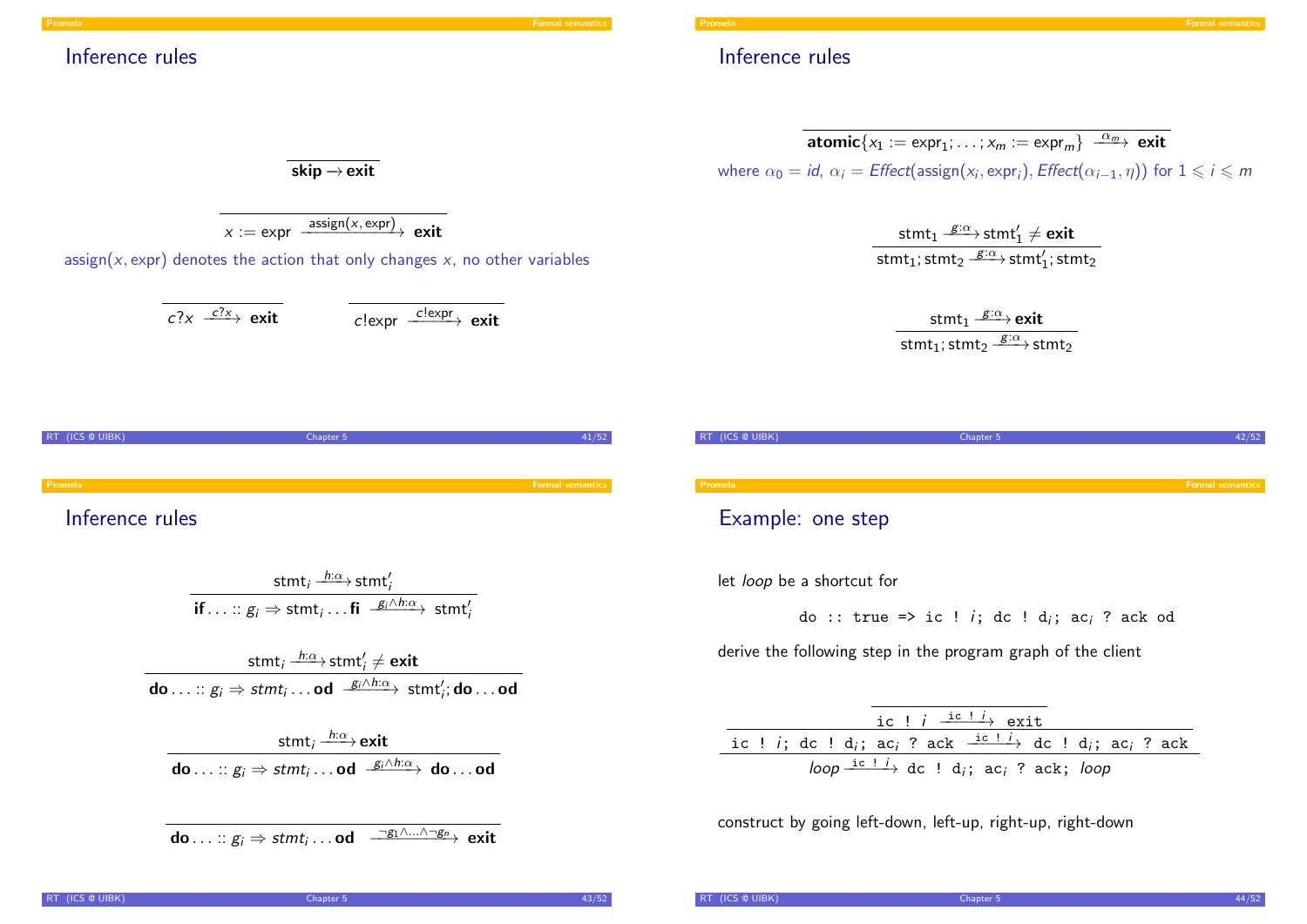

- Program Graphs
- **•** Channel systems

#### Promela

- Promela Syntax and Intuitive Meaning
- [Formal semantics](#page-8-0)
- **•** The State-Space Explosion Problem

### Example: scheduler



RT (ICS @ UIBK) 46/52

#### The State-Space Explosion Problem

### Sequential programs

•  $\#$  states of a simple program graph is:

 $\vert \#$ program locations $\vert \cdot$  $\Pi$ variable x  $| dom(x)|$ 

- $\Rightarrow$  number of states grows exponentially in number of program variables
- N variables with  $k$  possible values each yields  $k^N$  states
- this is called the state-space explosion problem
- program with 10 locations, 3 bools, 4 integers (in range  $0 \ldots 9$ ):

 $10 \cdot 2^3 \cdot 10^4 = 800,000$  states

<span id="page-11-0"></span>• adding a single 50-positions bit-array yields  $800,000 \cdot 2^{50}$  states